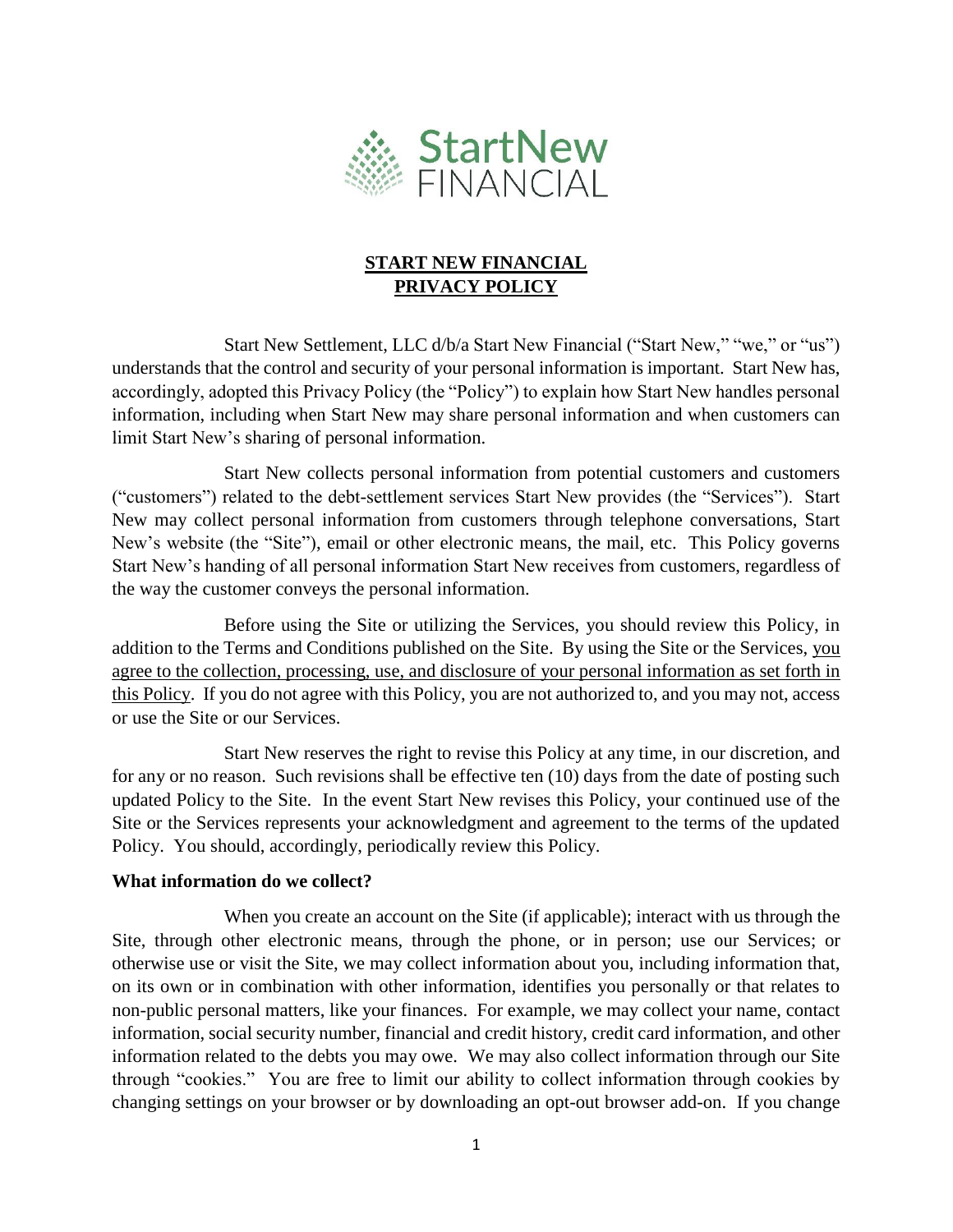your browser's settings to prevent our ability to gather information through cookies, your ability to access the Site may be limited. Please be aware that, unless you take one or more of these steps, you consent and agree to accepting cookies through the Site and to our ability to access information by way of these cookies.

### **How do we use personal information?**

We use the personal information we collect for various purposes, including answering your questions and providing Services; to improve customer service; to contact you as needed in connection with the Services or in connection with your use of the Site; and to enhance our digital security measures. In certain instances, you may opt out of how we or third parties use the personal information we collect from you.

### **Reviewing Your Personal Information**

You may contact us for assistance reviewing, updating, or correcting any personal information we have collected from you. We will respond within a reasonable period, or as otherwise required by law.

## **Safeguarding Your Personal Information**

We maintain reasonable administrative, physical, and technical measures to protect the confidentiality of your personal information. No website, however, is completely secure. We cannot guarantee that your personal information will not be disclosed, misused, or lost by accident or by the unauthorized acts of others. We expressly disclaim all liability arising therefrom.

# **How We Share Your Information**

All financial organizations need to share customer personal information to provide the programs and services requested by the customer. Please review the section below, which contains the primary reasons we may share customers' personal information and whether you can limit this sharing.

| Reasons for sharing personal information                        | Do we<br>share? | Can you<br>limit our<br>sharing? |
|-----------------------------------------------------------------|-----------------|----------------------------------|
| For everyday business purposes (e.g., providing Services,       | Yes             | N <sub>o</sub>                   |
| processing transactions, maintaining/servicing your account,    |                 |                                  |
| responding to legal process or mandatory reporting, etc.)       |                 |                                  |
| For internal marketing purposes $(e.g., to offer programs or$   | Yes             | Yes                              |
| services to you)                                                |                 |                                  |
| For joint marketing with other financial organizations          | Yes             | Yes                              |
| For affiliates' everyday business purposes (e.g., information   | Yes             | Yes                              |
| about your creditworthiness)                                    |                 |                                  |
| For our affiliates to market to you                             | Yes             | Yes                              |
| For non-affiliates to market to you                             | Yes             | Yes                              |
| For purposes related to internal research/analysis $(e.g., to)$ | Yes             | Yes                              |
| improve our services to you and to other customers)             |                 |                                  |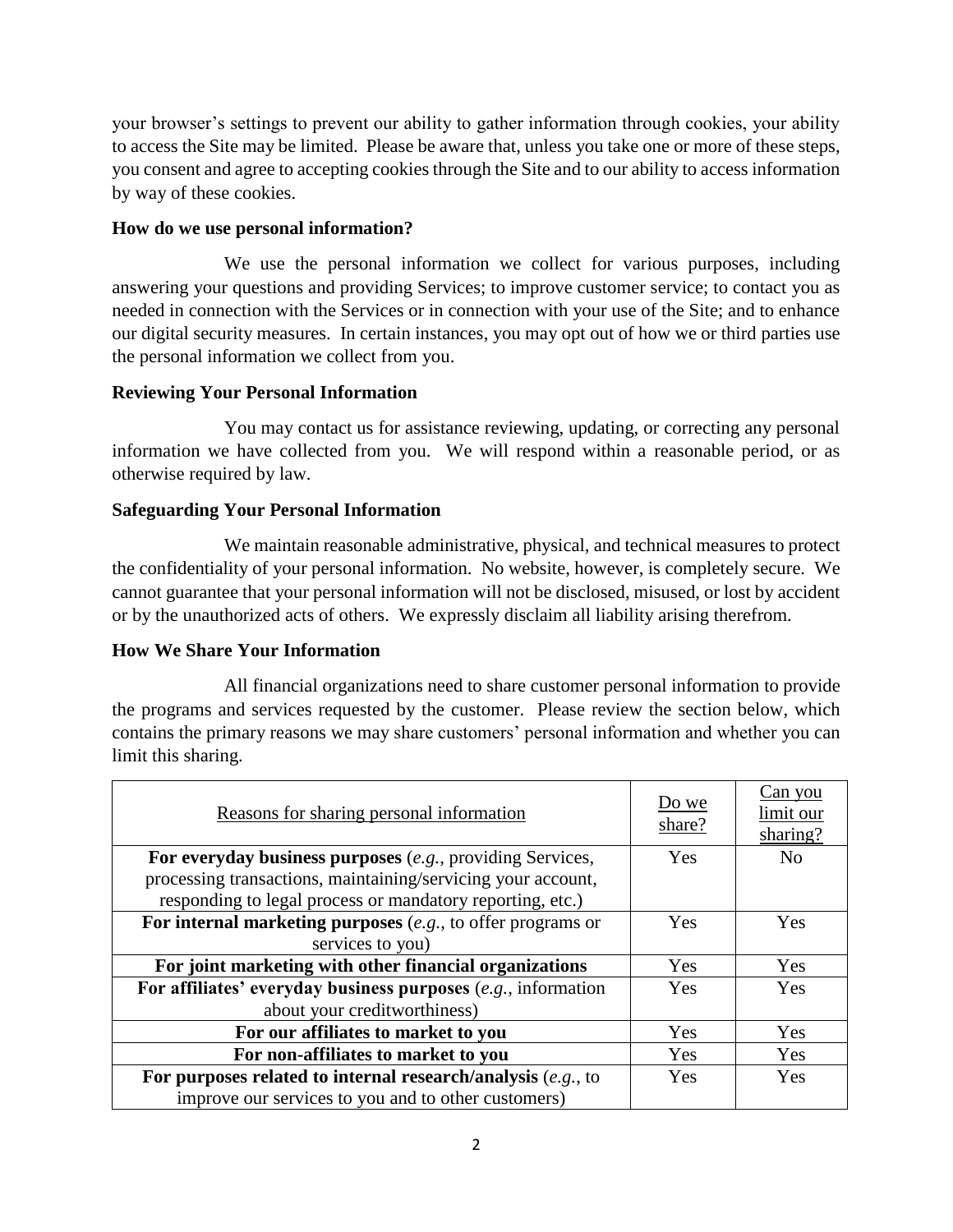We will offer you the opportunity to opt out as set forth in this Policy or as otherwise required by applicable law. To opt out, you may contact us as provided in this Policy.

In relation to an ongoing or proposed business transaction (such as transferring the ownership and operation of Start New), we may sell or transfer your information to a successor or potential successor organization, including through bankruptcy. Any third party to whom we sell or transfer assets will have the right to continue to use your personal information in the manner described in this Policy and subject to any preferences you have expressed to us.

We may also share personal information if we, in good faith, believe disclosure is appropriate or required to comply with existing law, a court order, or a subpoena. We may also share your personal information with law enforcement or another third party to prevent or investigate a possible crime; to protect the security of the Site or our Services; to enforce our policies and agreements; or to protect our own rights or property or the rights, property, or safety of others.

We may retain your personal information as needed to maintain the Site and provide you with Services; to comply with legal obligations, meet applicable regulatory requirements, resolve any disputes or litigation, or as otherwise needed to enforce this policy; and to prevent fraud.

We reserve the right to disclose personal information as described in any applicable privacy notice posted on the Site, or as described in any other agreement with us.

#### **Privacy Rights Applicable to California Residents**

California residents who have an established business relationship with us may request and obtain, free of charge and on an annual basis, information about personal information we shared with other businesses for their own direct marketing use within the prior calendar year. If applicable, this information would include a list of categories of personal information shared with third parties and the names and addresses of all third parties with which we shared this information in the immediately preceding calendar year. To obtain this information, please contact us at the number of address below. Let us know you have a "California Shine the Light Privacy Request." We will then respond to you with the require information.

If you are a California resident and you are under the age of 18, you may request that we remove content or information you have posted to our Site by contacting us using the contact information below.

#### **Privacy Rights Applicable to Montana Consumers**

Notwithstanding anything in this Policy to the contrary, we will not share the personal information of Montana residents with whom we have an established business relationship with anyone other than (i) the customer's creditors and (ii) our agents, affiliates, or contractors. Our ability to share Montana customers' personal information with our agents, affiliates, and contractors is subject to such customers' rights to limit our sharing of personal